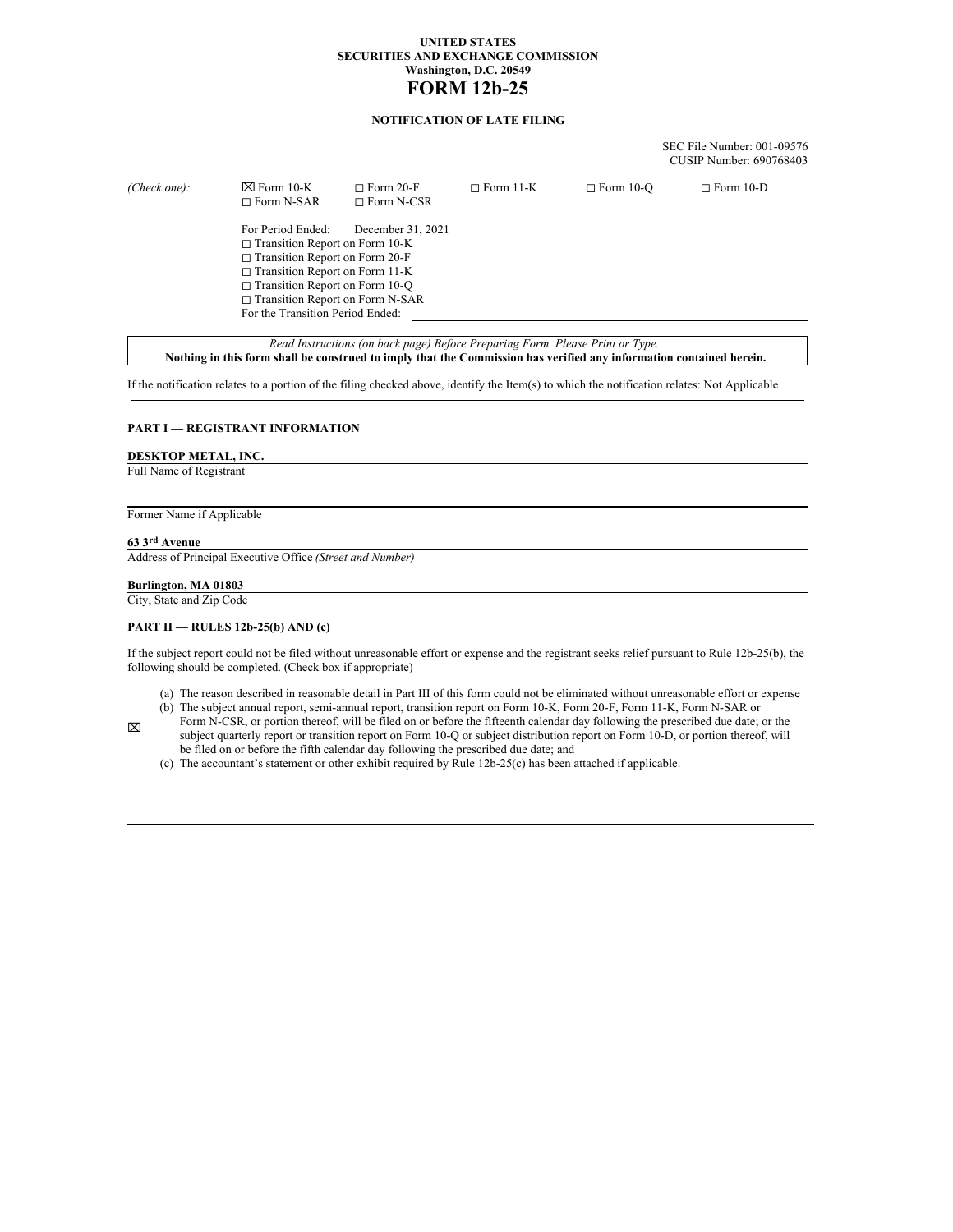#### **PART III — NARRATIVE**

State below in reasonable detail why Forms 10-K, 20-F, 11-K, 10-Q, 10-D, N-SAR, N-CSR, or the transition report or portion thereof, could not be filed within the prescribed time period.

Desktop Metal, Inc. (the "Company") has determined that it is unable, without unreasonable effort or expense, to file its Annual Report on Form 10-K for the year ended December 31, 2021 (the "Annual Report") within the prescribed time period for those reasons set forth below.

The Company became a large accelerated filer for the first time and, as a result, the Company has a shortened filing deadline of 60 days rather than 90 days to file its Annual Report and is (for the first time) subject to the requirements of Section 404(b) of the Sarbanes-Oxley Act of 2002 (the "SOX Act"). In addition, as disclosed in the Current Report on Form 8-K filed by the Company with the Securities and Exchange Commission on November 12, 2021 (as amended on December 13, 2021), the Company acquired The ExOne Company on November 12, 2021 for a total purchase price of \$613.0 million and the financial information for The ExOne Company from the date of the acquisition will be reflected in the Company's consolidated audited financial statements for the first time since such acquisition.

For the foregoing reasons, the Company requires additional time to complete the procedures relating to its year-end reporting process, including the completion of the Company's financial statements, finalizing those disclosures required by Section 404(b) of the SOX Act, and procedures relating to management's assessment of the effectiveness of internal controls, and the Company is unable to file the Annual Report by March 1, 2022, the prescribed filing due date. The Company is working diligently to complete the necessary work. The Company expects to file the Annual Report within the extension period provided by Rule 12b-25 of the Securities Exchange Act of 1934, as amended.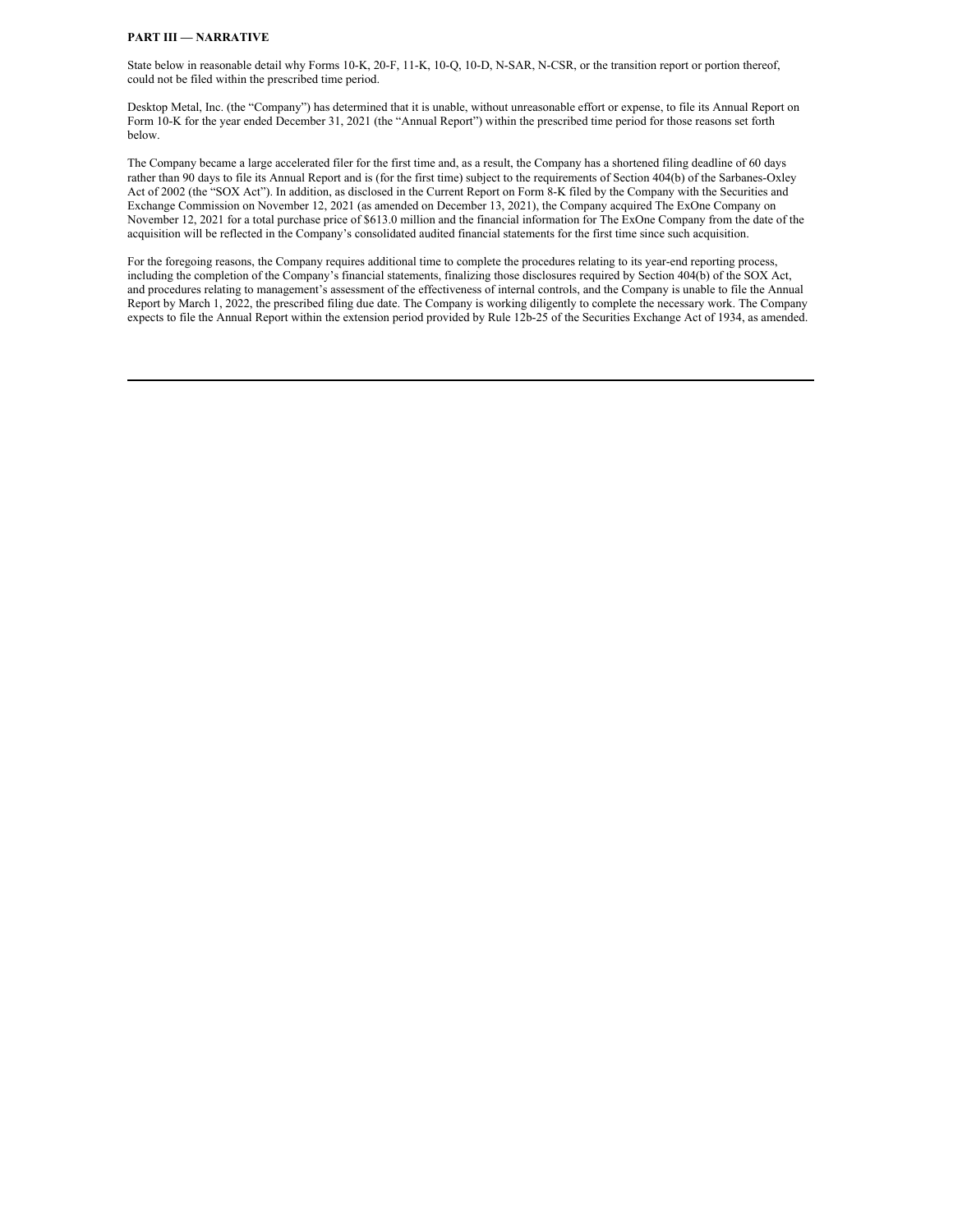## **PART IV — OTHER INFORMATION**

| (1) | Name and telephone number of person to contact in regard to this notification<br>Meg Broderick                                                                                                                                                                                                                                                                                                                                                                                                                            | 978         | 224-1244                  |
|-----|---------------------------------------------------------------------------------------------------------------------------------------------------------------------------------------------------------------------------------------------------------------------------------------------------------------------------------------------------------------------------------------------------------------------------------------------------------------------------------------------------------------------------|-------------|---------------------------|
|     | (Name)                                                                                                                                                                                                                                                                                                                                                                                                                                                                                                                    | (Area Code) | (Telephone Number)        |
| (2) | Have all other periodic reports required under Section 13 or 15(d) of the Securities Exchange Act of 1934 or Section 30 of the<br>Investment Company Act of 1940 during the preceding 12 months or for such shorter period that the registrant was required to file<br>such report(s) been filed? If answer is no, identify report(s).                                                                                                                                                                                    |             |                           |
|     |                                                                                                                                                                                                                                                                                                                                                                                                                                                                                                                           |             | $\boxtimes$ Yes $\Box$ No |
| (3) | Is it anticipated that any significant change in results of operations from the corresponding period for the last fiscal year will be<br>reflected by the earnings statements to be included in the subject report or portion thereof?                                                                                                                                                                                                                                                                                    |             |                           |
|     |                                                                                                                                                                                                                                                                                                                                                                                                                                                                                                                           |             | $\boxtimes$ Yes $\Box$ No |
|     | If so, attach an explanation of the anticipated change, both narratively and quantitatively, and, if appropriate, state the reasons why a<br>reasonable estimate of the results cannot be made.                                                                                                                                                                                                                                                                                                                           |             |                           |
|     | As described in Part III above, the financial statements included in the Annual Report will reflect the financial condition, results of<br>operations and cash flows of the Company and a newly acquired subsidiary, The ExOne Company, which was acquired by the<br>Company during the fiscal year ended December 31, 2021. The Company has also acquired nine other companies during the fiscal<br>year anded December 21, 2021. In addition in connection with the Company's equipition of The ExOne Company and other |             |                           |

year ended December 31, 2021. In addition, in connection with the Company's acquisition of The ExOne Company and other companies, the Company, which has historically focused on the design, manufacturing, and distribution of metal and composite additive manufacturing solutions consisting of hardware, software, and materials and featuring proprietary technologies, expanded its business to include additive manufacturing solutions enabling the production of photopolymer, elastomer, sand, ceramics, wood, and biofabrication materials and featuring proprietary technologies as well as produced parts offerings for high-value applications featuring turnkey design and part manufacturing services enabled by additive manufacturing. As a result of the Company's acquisitions and the significant changes in the Company's business during the fiscal year ended December 31, 2021, the Company's results of operations for the fiscal year ended December 31, 2021 that will be included in the Annual Report will include significant changes when compared to the results of operations of the Company included in the Company's Annual Report on Form 10-K/A for the year ended December 31, 2020. However, due to the substantial changes in the business and operations of the Company in connection with the foregoing, and the continuing preparation of the financial statements of the Company, the Company at this time cannot provide a reasonable estimate of the results of operations for the year ended December 31, 2021.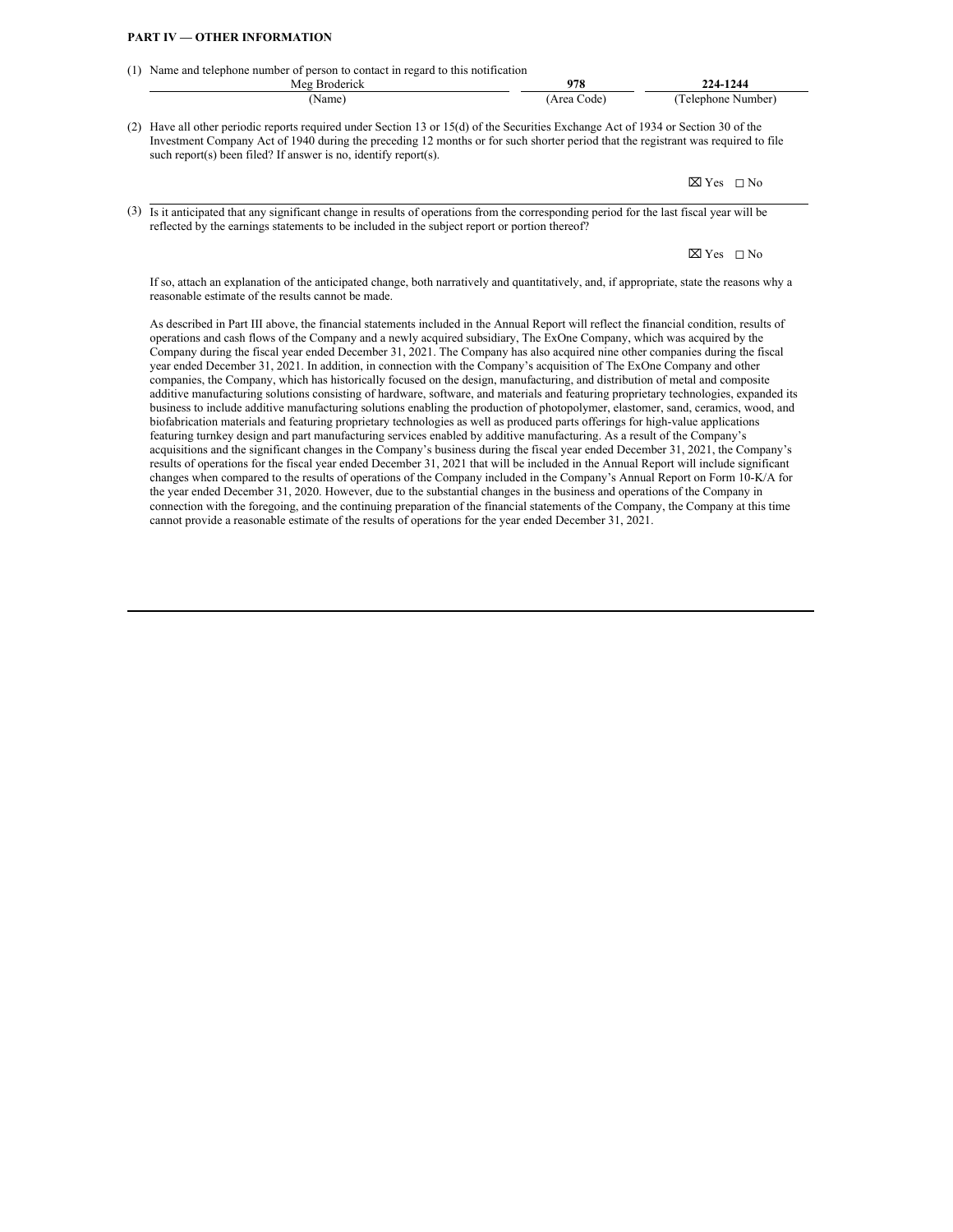### **Forward-Looking Statements**

The Company's expectations regarding the timing of the filing of its Annual Report and its results of operations are forward-looking statements as defined in the Private Securities Litigation Reform Act of 1995, and actual events may differ from those contemplated by these statements. Forward-looking statements are subject to certain risks and uncertainties, including the Company's inability to complete the work required to file the Annual Report in the time frame that is anticipated, including as a result of any issues or considerations that may be identified in the course of such completion; unanticipated changes being required in the Company's reported operating results; additional uncertainties related to accounting issues generally; and other risks and uncertainties identified in the Company's filings with the Securities and Exchange Commission. The Company undertakes no obligation to update any forward-looking statements, whether as a result of new information, future events or otherwise.